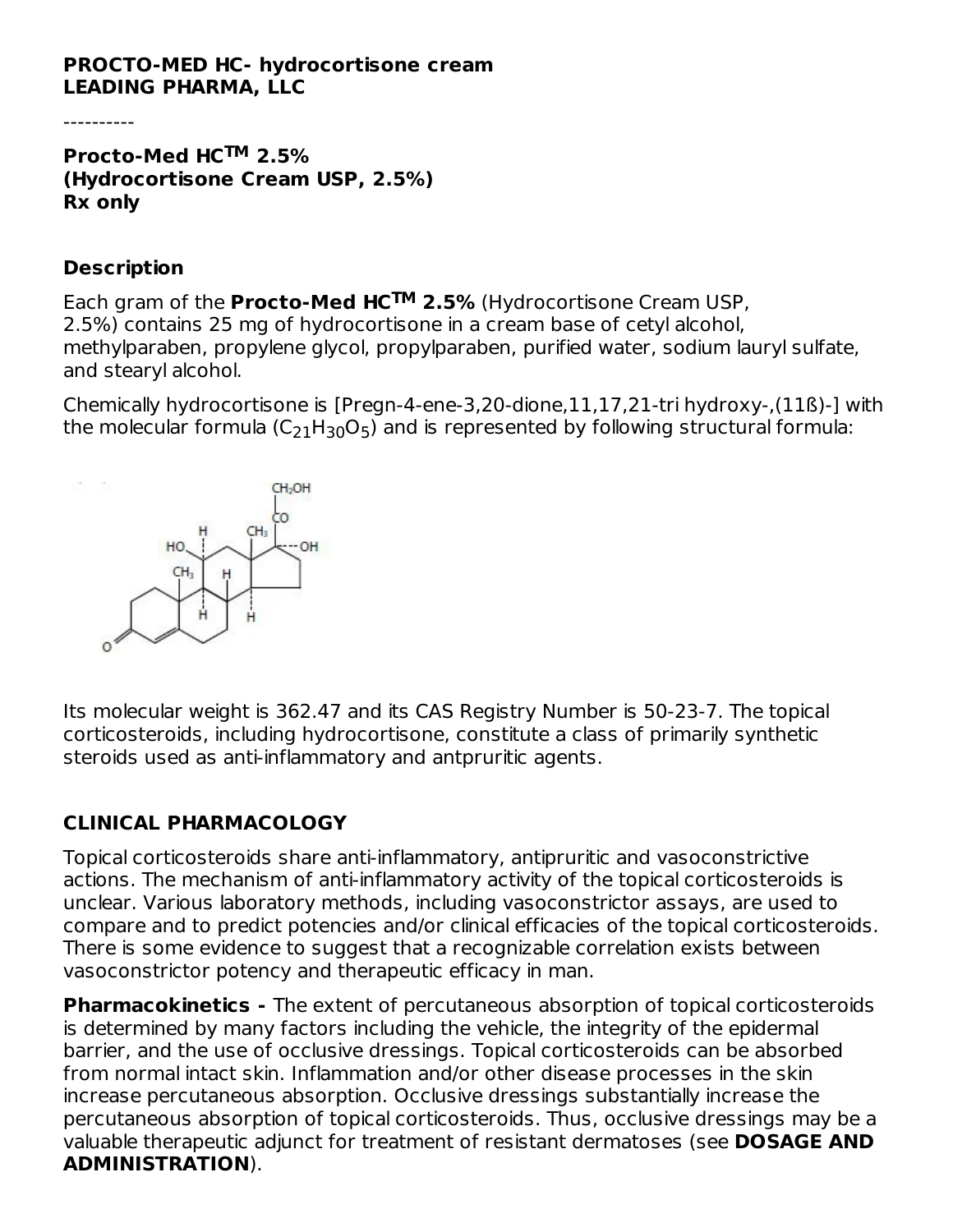Once absorbed through the skin, topical corticosteroids are handled through pharmacokinetic pathways similar to systemically administered corticosteroids. Corticosteroids are bound to plasma proteins in varying degrees. Corticosteroids are metabolized primarily in the liver and are then excreted by the kidneys. Some of the topical corticosteroids and their metabolites are also excreted into the bile.

# **INDICATIONS AND USAGE**

Topical corticosteroids are indicated for the relief of the inflammatory and pruritic manifestations of corticosteroid-responsive dermatosis.

# **CONTRAINDICATIONS**

Topical corticosteroids are contraindicated in those patients with a history of hypersensitivity to any of the components of the preparation.

# **PRECAUTIONS**

**General-** Systemic absorption of topical corticosteroids has produced reversible hypothalamic-pituitary-adrenal (HPA) axis suppression, manifestations of Cushing's syndrome, hyperglycemia and glucosuria in some patients. Conditions which augment systemic absorption include the application of the more potent steroids, use over large surface areas, prolonged use, and the addition of occlusive dressings.

Therefore, patients receiving a large dose of a potent topical steroid applied to a large surface area or under an occlusive dressing should be evaluated periodically for evidence of HPA axis suppression by using the urinary free cortisol and ACTH stimulation tests. If HPA axis suppression is noted, an attempt should be made to withdraw the drug, to reduce the frequency of application, or to substitute a less potent steroid. Recovery of HPA axis function is generally prompt and complete upon discontinuation of the drug. Infrequently, signs and symptoms of steroid withdrawal may occur, requiring supplemental systemic corticosteroids.

Children may absorb proportionally larger amounts of topical corticosteroids and thus be more susceptible to systemic toxicity (see **PRECAUTIONS–Pediatric Use**). If irritation develops, topical corticosteroids should be discontinued and appropriate therapy instituted.

In the presence of dermatological infections, the use of an appropriate antifungal or antibacterial agent should be instituted. If a favorable response does not occur promptly, the corticosteroid should be discontinued until the infection has been adequately controlled.

**Information for the Patient -** Patients using topical corticosteroids should receive the following information and instructions:

- 1. This medication is to be used as directed by the physician. It is for external use only. Avoid contact with the eyes.
- 2. Patients should be advised not to use this medication for any disorder other than for which it was prescribed.
- 3. The treated skin area should not be bandaged or otherwise covered or wrapped as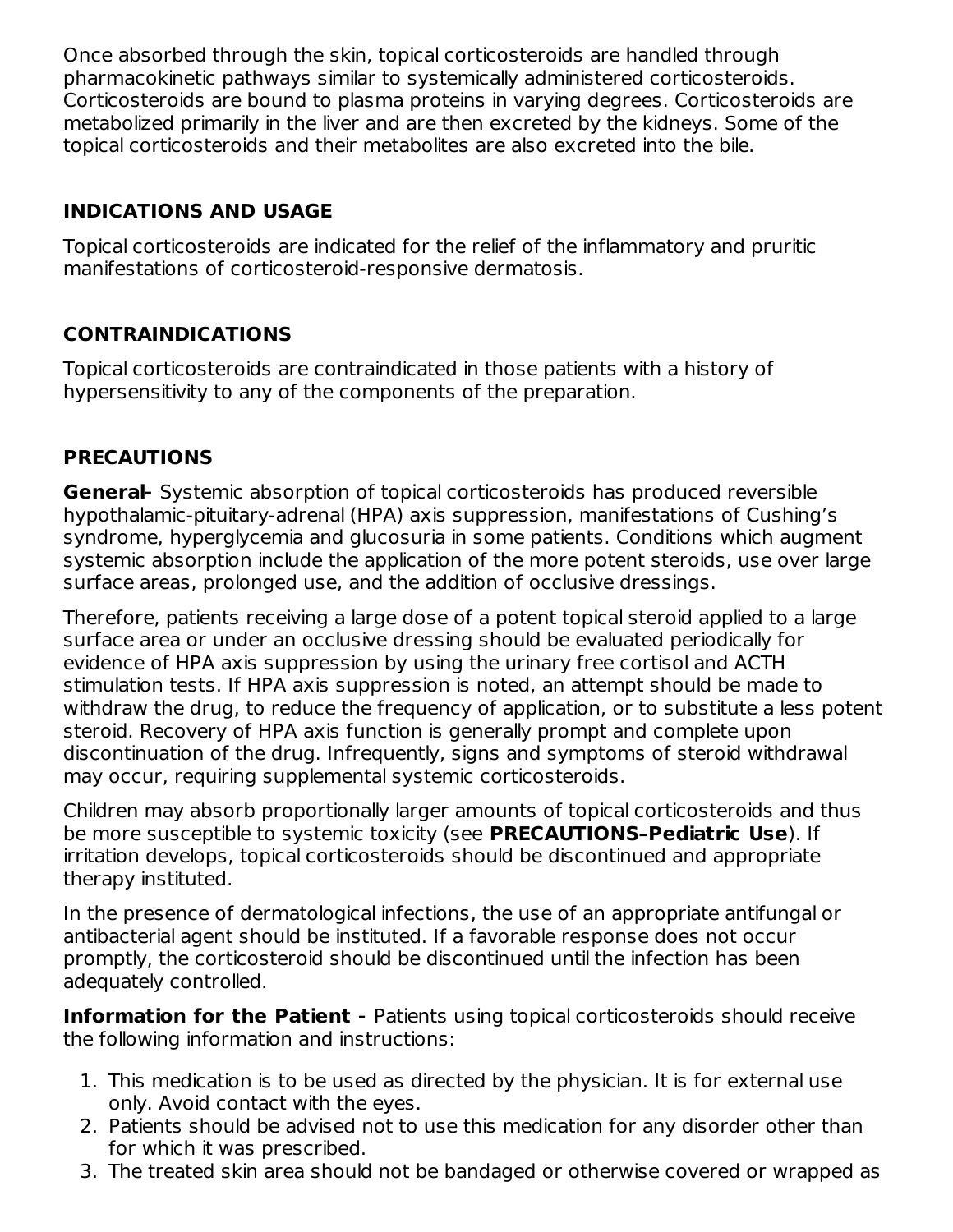to be occlusive unless directed by the physician.

- 4. Patients should report any signs of local adverse reactions especially under occlusive dressing.
- 5. Parents of pediatric patients should be advised not to use tight-fitting diapers or plastic pants on a child being treated in the diaper area, as these garments may constitute occlusive dressings.

## **Laboratory Tests:**

The following tests may be helpful in evaluating the HPA axis suppression:

Urinary free cortisol test

ACTH stimulation test.

**Carcinogenesis, Mutagenesis, Impairment of Fertility -** Long-term animal studies have not been performed to evaluate the carcinogenic potential or the effect on fertility of topical corticosteroids.

Studies to determine mutagenicity with prednisolone and hydrocortisone have revealed negative results.

**Pregnancy: Teratogenic Effects: Pregnancy Category C - Corticosteroids are** generally teratogenic in laboratory animals when administered systemically at relatively low dosage levels. The more potent corticosteroids have been shown to be teratogenic after dermal application in laboratory animals. There are no adequate and well-controlled studies in pregnant women on teratogenic effects from topically applied corticosteroids. Therefore, topical corticosteroids should be used during pregnancy only if the potential benefit justifies the potential risk to the fetus. Drugs of this class should not be used extensively on pregnant patients, in large amounts, or for prolonged periods of time.

**Nursing Mothers -** It is not known whether topical administration of corticosteroids could result in sufficient systemic absorption to produce detectable quantities in breast milk. Systemically administered corticosteroids are secreted into breast milk in quantities not likely to have a deleterious effect on the infant. Nevertheless, caution should be exercised when topical corticosteroids are administered to a nursing woman.

**Pediatric Use -**Pediatric patients may demonstrate greater susceptibility to topical corticosteroid-induced HPA axis suppression and Cushing's syndrome than mature patients because of a larger skin surface area to body weight ratio.

Hypothalamic-pituitary-adrenal (HPA) axis suppression, Cushing's syndrome and intracranial hypertension have been reported in pediatric patients receiving topical corticosteroids. Manifestations of adrenal suppression in pediatric patients include linear growth retardation, delayed weight gain, low plasma cortisol levels, and absence of response to ACTH stimulation. Manifestations of intracranial hypertension include bulging fontanelles, headaches and bilateral papilledema.

Administration of topical corticosteroids to pediatric patients should be limited to the least amount compatible with an effective therapeutic regimen. Chronic corticosteroid therapy may interfere with the growth and development of pediatric patients.

# **ADVERSE REACTIONS**

The following local adverse reactions are reported infrequently with topical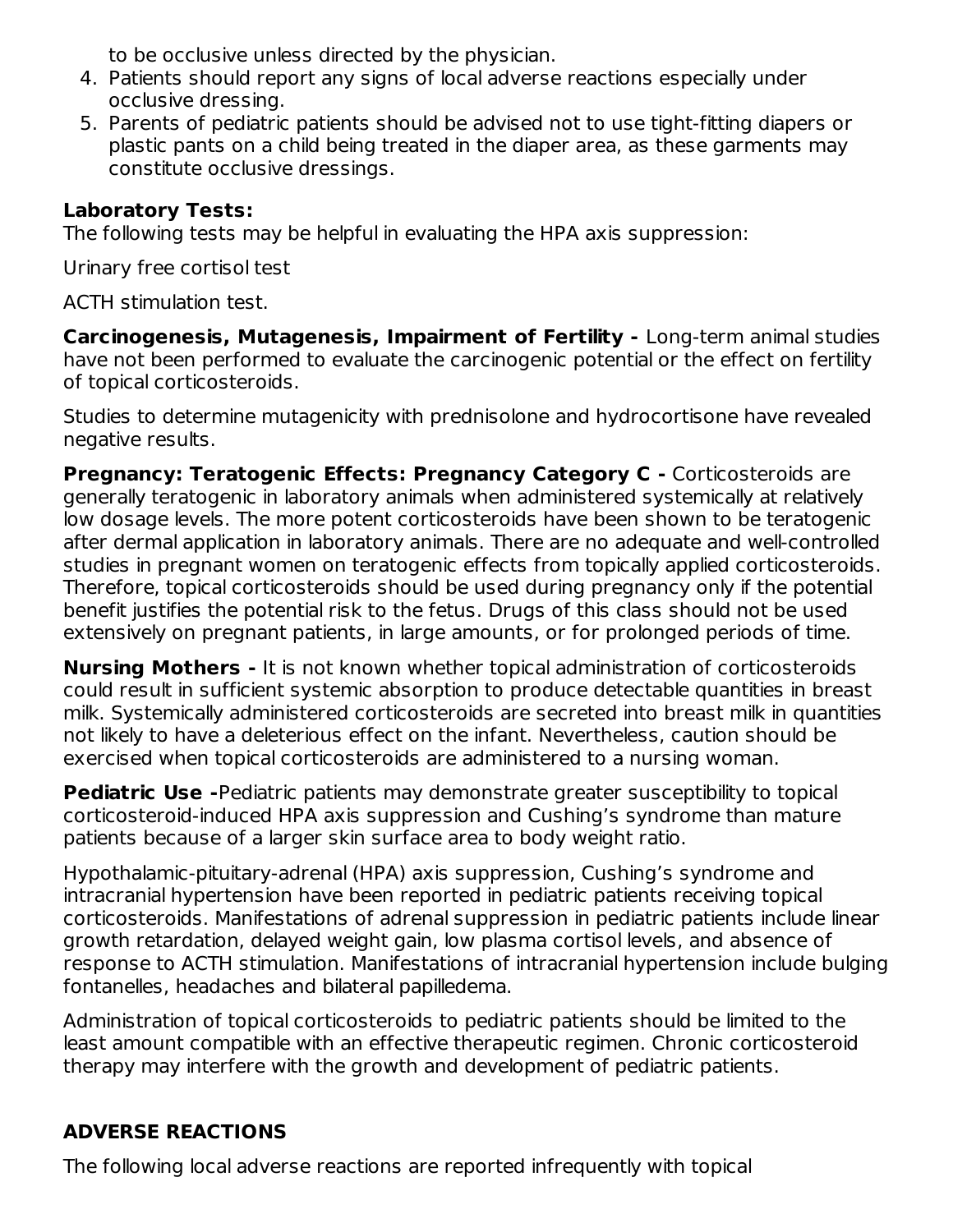corticosteroids, but may occur more frequently with the use of occlusive dressings. These reactions are listed in approximate decreasing order of occurrence: burning, itching, irritation, dryness, folliculitis, hypertrichosis, acneiform eruptions, hypopigmentation, perioral dermatitis, allergic contact dermatitis, maceration of the skin, secondary infection, skin atrophy, striae and miliaria.

## **OVERDOSAGE**

Topically applied corticosteroids can be absorbed in sufficient amounts to produce systemic effects (see **PRECAUTIONS**).

### **DOSAGE AND ADMINISTRATION**

Topical corticosteroids are generally applied to the affected area as a thin film from two to four times daily depending on the severity of the condition. Occlusive dressings may be used for the management of psoriasis or recalcitrant conditions. If an infection develops, the use of occlusive dressings should be discontinued and appropriate antimicrobial therapy instituted.

### **HOW SUPPLIED**

**Procto-Med HC™ 2.5%** (Hydrocortisone Cream USP, 2.5%) is available as follows: 1 oz. (28 g) tube (NDC 69315-312-28)

### **STORAGE**

Store at 20-25°C (68-77°F) [see USP Controlled Room Temperature]. Keep out of the reach of children.

**Manufactured by: Perrigo Bronx, NY 10457**

**Distributed by: Leading Pharma, LLC Fairfield, NJ 07004**

Rev. 10-2019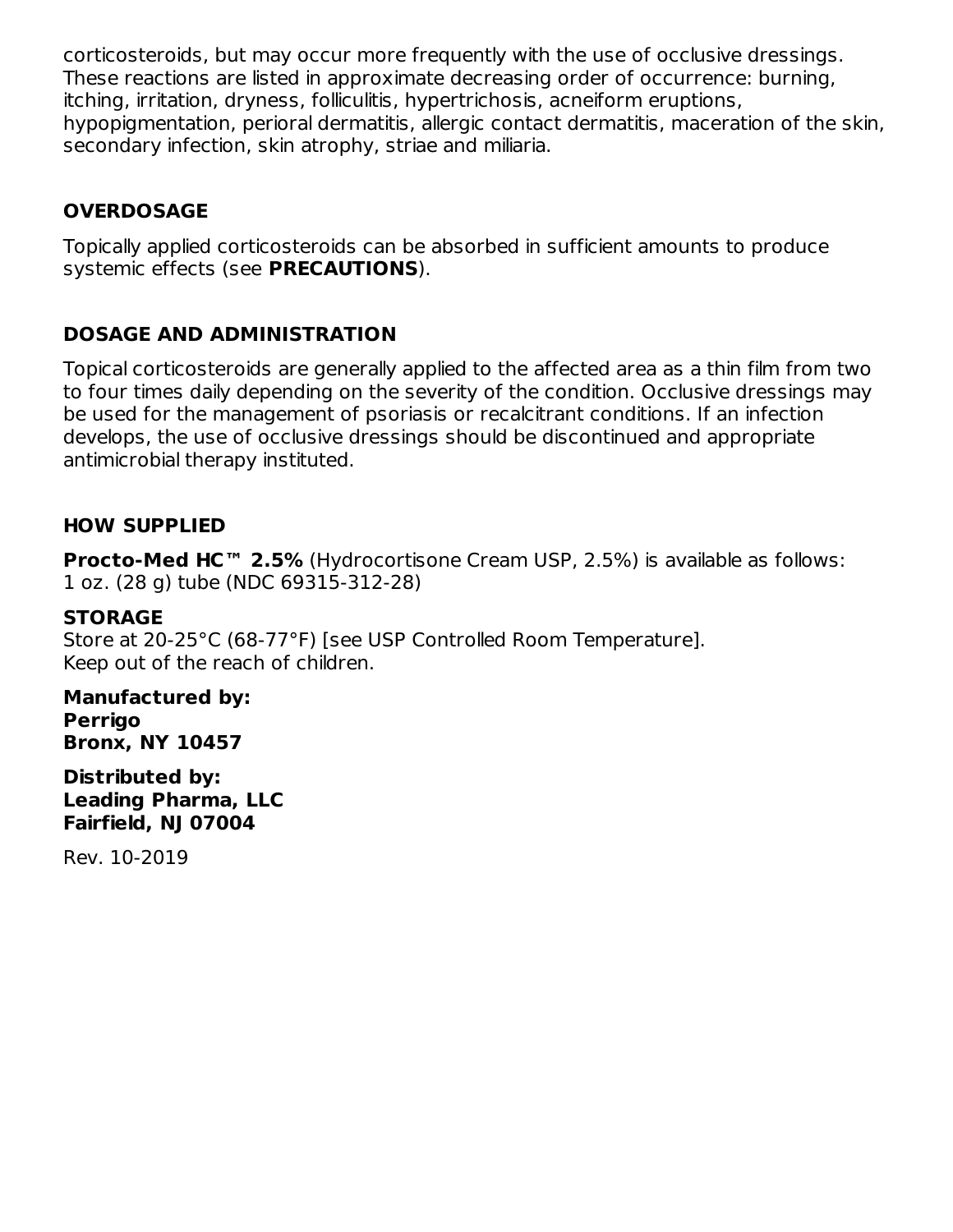|                                                                                                                                                                                         |                                                                                                                                                                                                                                                                                                                                                                                                                                                                           | <b>NO PRINT OR COLOR</b>                               |                   |
|-----------------------------------------------------------------------------------------------------------------------------------------------------------------------------------------|---------------------------------------------------------------------------------------------------------------------------------------------------------------------------------------------------------------------------------------------------------------------------------------------------------------------------------------------------------------------------------------------------------------------------------------------------------------------------|--------------------------------------------------------|-------------------|
|                                                                                                                                                                                         |                                                                                                                                                                                                                                                                                                                                                                                                                                                                           | <b>BEND LINE</b>                                       |                   |
| NDC 69315-312-28                                                                                                                                                                        | Procto-Med HC <sup>™</sup> 2.5%                                                                                                                                                                                                                                                                                                                                                                                                                                           |                                                        |                   |
|                                                                                                                                                                                         | (HYDROCORTISONE CREAM USP, 2.5%)                                                                                                                                                                                                                                                                                                                                                                                                                                          |                                                        |                   |
| <b>Rx</b> only<br>1 oz. (28 g)                                                                                                                                                          | <b>For External Use Only</b>                                                                                                                                                                                                                                                                                                                                                                                                                                              | <b>LEADING</b><br>PHARMA                               | NO PRINT OR COLOR |
|                                                                                                                                                                                         |                                                                                                                                                                                                                                                                                                                                                                                                                                                                           | <b>BEND LINE</b>                                       |                   |
| Screw cap back on to close.<br>Usual Dosage: Apply 2 to 4 times a day; see insert.<br>Keep out of reach of children.<br>sodium lauryl sulfate, and stearyl alcohol.<br>Manufactured by: | Directions for puncturing tube seal: Remove cap. Turn cap upside down<br>and place puncture tip onto tube seal; push down until seal is punctured.<br>Each gram contains: 25 mg of hydrocortisone in a cream base of cetyl<br>alcohol, methylparaben, propylene glycol, propylparaben, purified water,<br>Store at 20-25°C (68-77°F) [see USP Controlled Room Temperature].<br>For lot number and expiration date, see crimp of tube or carton.<br><b>Distributed by:</b> | 315-312-28<br>9<br>5<br>3<br><b>1F364 LT T3</b><br>ន្ត |                   |
| Perrigo<br><b>Bronx, NY 10457</b>                                                                                                                                                       | Leading Pharma, LLC<br>Fairfield, NJ 07004                                                                                                                                                                                                                                                                                                                                                                                                                                | Rev. 10-2019                                           |                   |

|                                                                                       | Directions for puncturing tube seal: Remove cap. Turn cap upside down and place puncture tip onto tube seal;<br>push down until seal is punctured. Screw cap back on to close.<br>Usual Dosage: Apply 2 to 4 times a day; see insert.<br>Each gram contains: 25 mg of hydrocortisone in a cream base of cetyl alcohol, methylparaben, propylene glycol,<br>propylparaben, purified water, sodium lauryl sulfate, and stearyl alcohol. |                                                                                         |
|---------------------------------------------------------------------------------------|---------------------------------------------------------------------------------------------------------------------------------------------------------------------------------------------------------------------------------------------------------------------------------------------------------------------------------------------------------------------------------------------------------------------------------------|-----------------------------------------------------------------------------------------|
|                                                                                       | NDC 69315-312-28<br>Procto-Med HC™ 2.5%                                                                                                                                                                                                                                                                                                                                                                                               | a                                                                                       |
|                                                                                       | (HYDROCORTISONE CREAM USP, 2.5%)                                                                                                                                                                                                                                                                                                                                                                                                      | <b>23.7</b><br>Offering List 2.5%)                                                      |
|                                                                                       | For External Use Only<br><b>Rx</b> only<br><b>LEADING</b><br>1 oz. (28 g)<br><b>PHAPMA</b>                                                                                                                                                                                                                                                                                                                                            | <b>Code</b><br>MDC 89315-312-28<br>Procto-Med HC"<br>HYDROORTISONE C<br>GTIN 0006881553 |
|                                                                                       | Store at 20-25°C (68-77°F) [see USP Controlled Room Temperature].<br>Keep out of reach of children.<br>For lot number and expiration date, see crimp of tube or carton.<br>Manufactured by:<br>Distributed by:<br>Leading Pharma, LLC<br>Fairfield, NJ 07004<br>Perrigo<br><b>Bronx, NY 10457</b><br>Rev. 10-2019<br>1F364 LT C3                                                                                                      |                                                                                         |
| NDC 89315-312-28<br>Prodoc-Medi HC" <mark>12-523</mark><br>GTIN 0008601 531 2285<br>Ő | NDC 69315-312-28<br>Procto-Med HC™ 2.5%                                                                                                                                                                                                                                                                                                                                                                                               |                                                                                         |
| ത                                                                                     | (HYDROCORTISONE CREAM USP, 2.5%)                                                                                                                                                                                                                                                                                                                                                                                                      |                                                                                         |
| ä.                                                                                    | For External Use Only<br><b>Rx</b> only<br><b>LEADING</b><br>1 oz. (28 g)<br><b>PHARMA</b>                                                                                                                                                                                                                                                                                                                                            |                                                                                         |
|                                                                                       |                                                                                                                                                                                                                                                                                                                                                                                                                                       |                                                                                         |